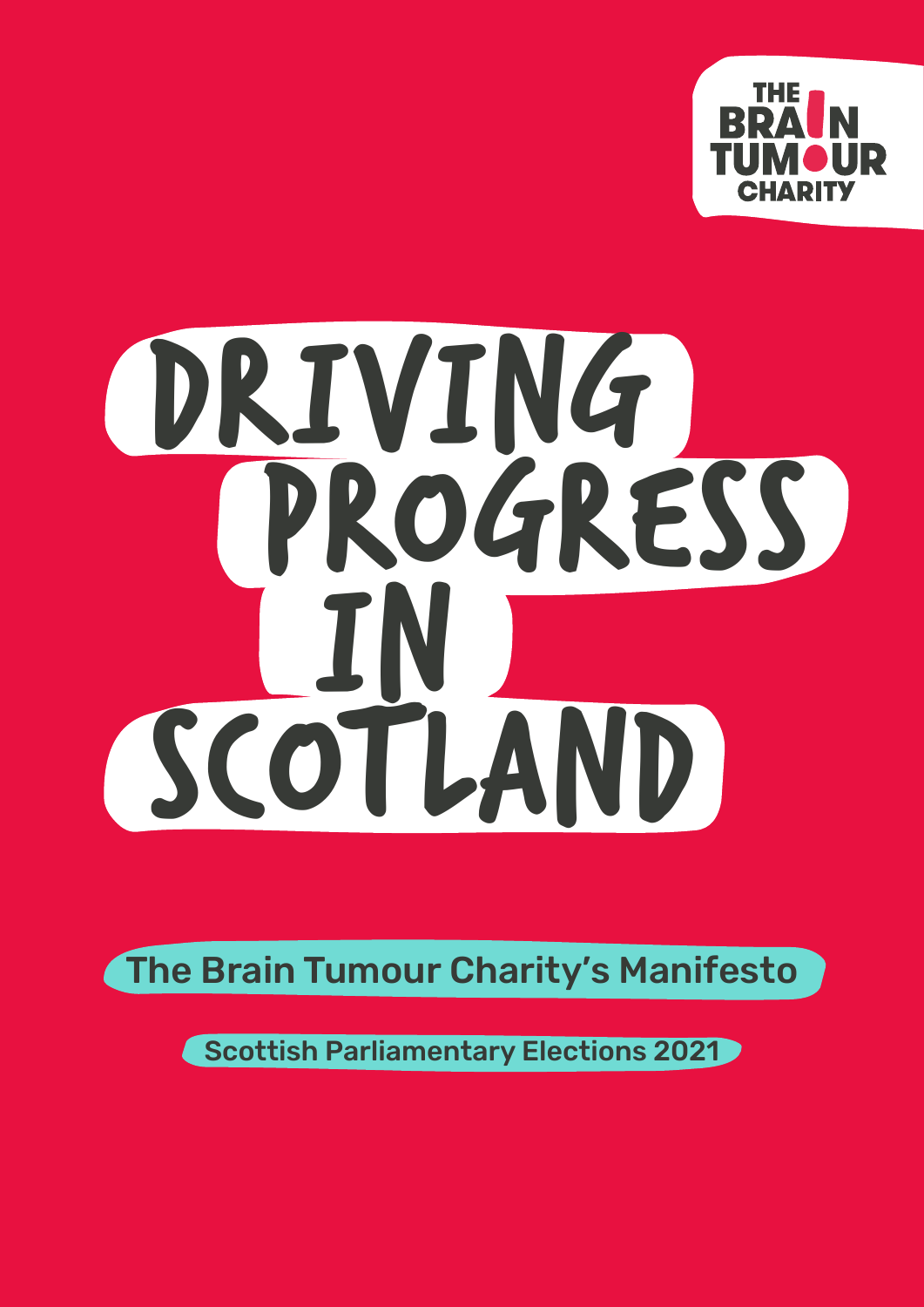Over the next term of the Scottish Parliament we want to see bold action taken to improve and extend the lives of people affected by a brain tumour in Scotland by:



## Ensuring the best care everywhere

Applying a 'Once for Scotland' approach to delivering brain tumour services – ensuring everyone diagnosed can access support from a Clinical Nurse Specialist or key worker regardless of their tumour type or location in Scotland.



## Driving earlier diagnosis of brain **TUMOURS**

By reducing the proportion of brain tumours diagnosed via emergency and piloting ClinSpec DX - a simple, low-cost blood test - across primary care in Scotland.



## ADDRESSING THE IMPACT of coviD-19 on brain **TUMOUR SURGERIES** anD ScanS

Establishing the extent of any emerging backlog of surgeries and scans, and setting out a clear plan to ensure everyone affected by a brain tumour gets the diagnosis, treatment and support they need.



# Accelerating access to data for patients and cancer researchers

Accelerating access to real-world data for Scottish brain tumour patients, researchers and charities, including through our app BRIAN - to inform and empower those with a brain tumour diagnosis and accelerate research into finding a cure.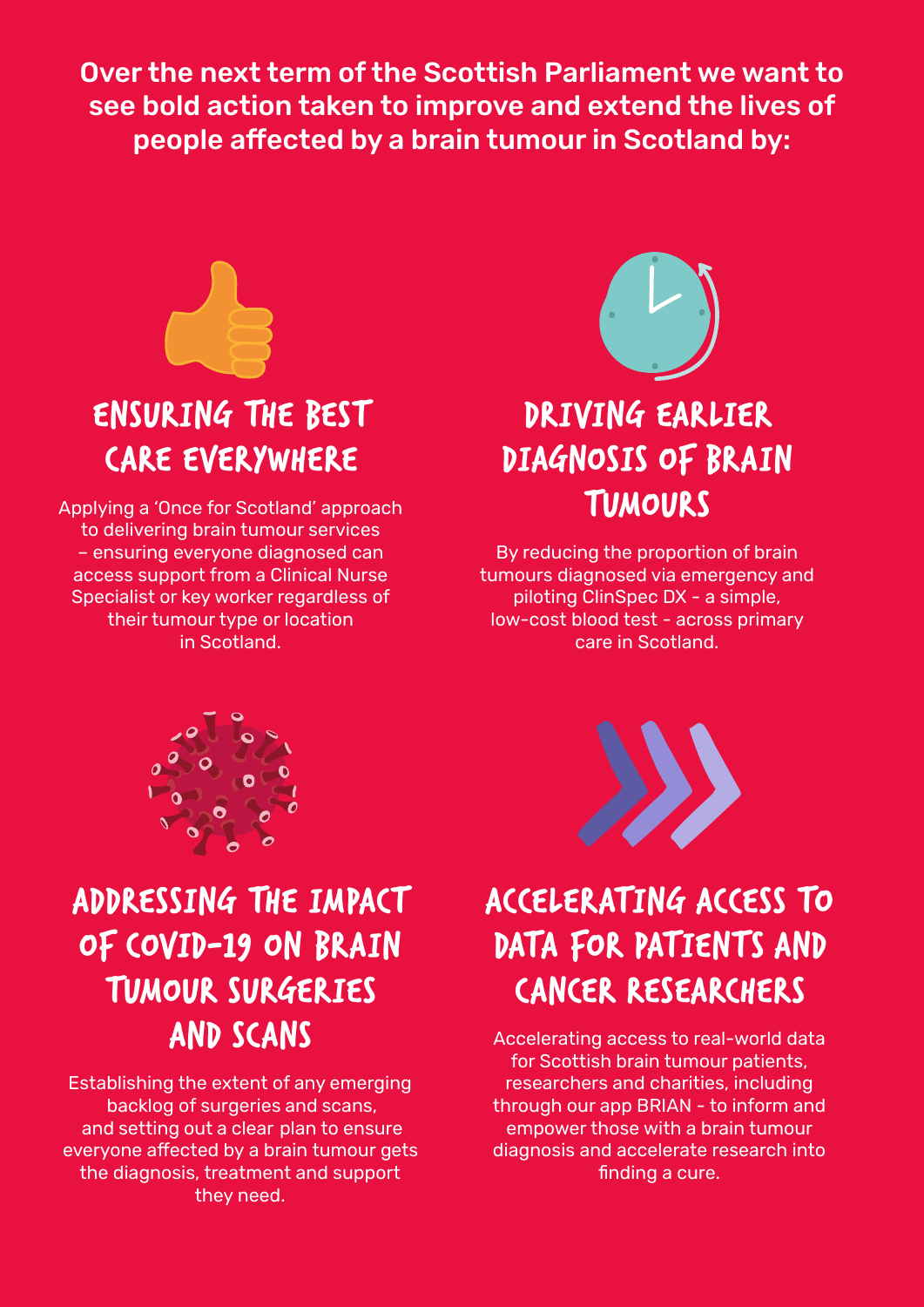

As one of our founders, Neil Dickson MBE, says: "to have been affected by a brain tumour, is to be part of an exclusive club that no one wants to join". Over 1,000 people are diagnosed with a brain or CNS tumour in Scotland every year , and unfortunately of those who receive a malignant brain tumour diagnosis, more than half do not survive one year.



At The Brain Tumour Charity, we understand that when you, or a

loved one is diagnosed with a brain tumour, a cure really can't wait. Our vision is a world where brain tumours are defeated and we have two very clear goals: to double survival and to halve the harm that brain tumours have on quality of life.

The next Scottish Parliament will convene in a changed world. A world in which we have been forced to recognise that every decision we take as individuals may have an impact on others and our collective wellbeing. A world where we are faced with a renewed sense of shared responsibility and what it means to act in the interest of the most vulnerable in our society. We have an opportunity to build on that greater sense of togetherness the COVID-19 pandemic has engendered, to transform outcomes and the quality of day-to-day life for those affected by a brain tumour in Scotland.

Brain tumours still kill more children and adults under 40 than any other cancer. Of those that do survive, quality of life for many is severely impaired.

## This urgently needs to change.

We fight brain tumours on all fronts: through research, campaigning and support. But we need to work faster and go further, to beat brain tumours sooner. And we need the support and investment of the Scottish Government to do this. This is our opportunity to ask representatives from all political parties soction covernment to do this. This is our opportunity to discripresentatives from an<br>what their plans are for dealing with the issues that affect people with a brain tumour. that their plans are for dealing with the issues that affect people wr

.<br>After speaking to our community in Scotland, including people living with a brain tumour, caring for those affected and those who have lost a loved one to this brutal disease, we've developed this brain tumour manifesto to lay out the action the next Scottish Government needs to take, to help deliver long-awaited progress towards a world where brain tumours are defeated.

We have identified four key areas, setting out what our community have told us urgently need confronting: a "Once for Scotland" approach to treatment and services, the need for earlier diagnosis, the need to address the impact of the pandemic on brain tumour services, and the need to recognise the need to database the impact of the panaermo of brain tambar.<br>the power of data – and to share it.  $\sigma$  power or gata – and to share it.

We value everyone's contribution to addressing these challenges: patients, clinicians, nurses, politicians, fundraisers, researchers, and the Scottish Government. It is imperative we do this as part of a community of people affected by and working against this disease. Only by working as one, will we make these changes happen. Let's make that a lasting legacy of the parliamentary term ahead.

Dr David Jenkinson Dr David Jenkinson <u>Dr. Bavia Sommison</u><br>Interim CEO, The Brain Tumour Charity ternin OLO, The Drain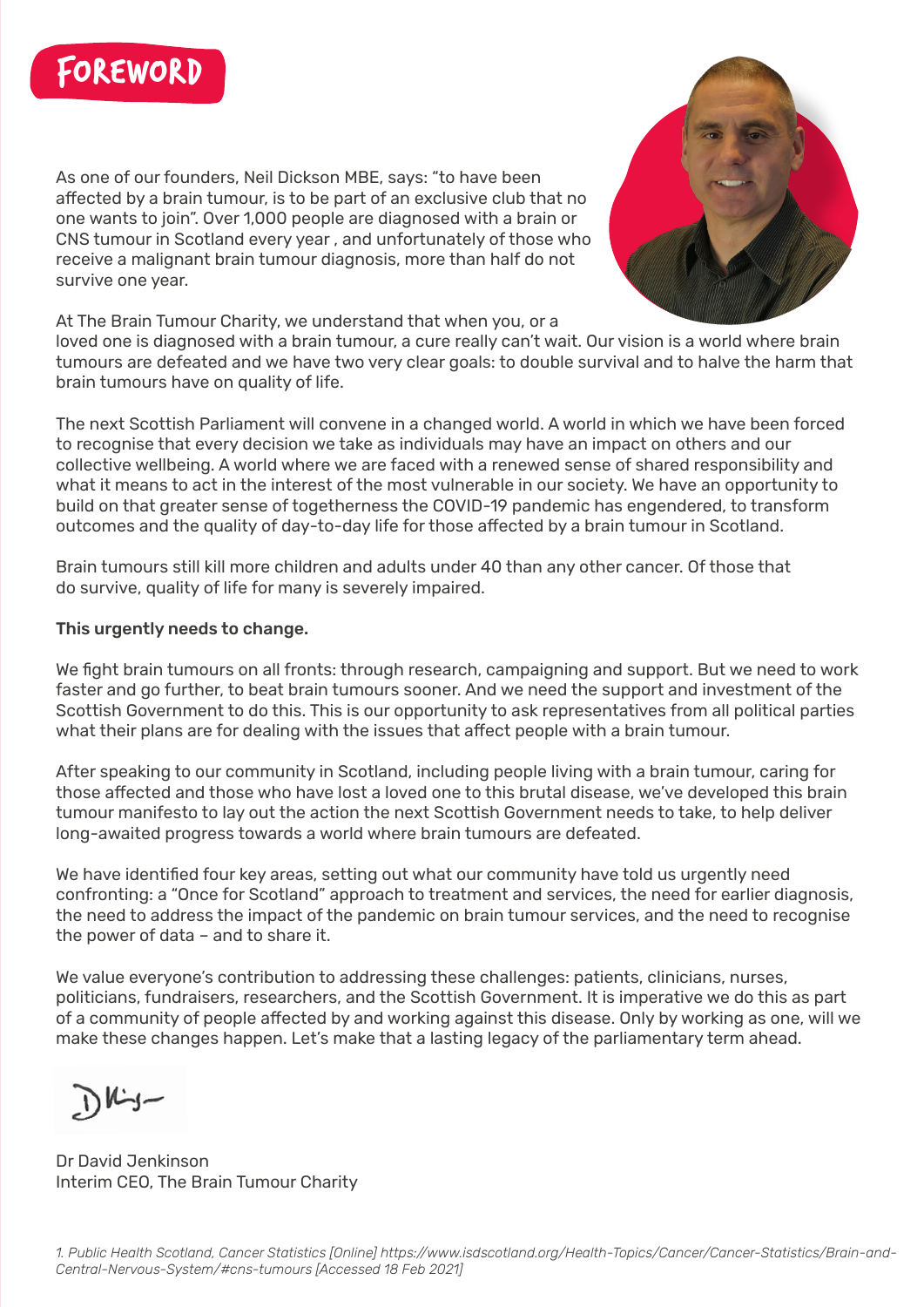# Asks of the next Scottish Government

## Ensure the best care everywhere for those with a brain tumour

Everyone should have access to the best treatment and support, personalised to their needs as well as their tumour, everywhere in Scotland. Clinical teams and NHS staff have been doing their level best in exceptionally difficult circumstances to provide the best possible treatment and services over the last year. But we know the effects of the COVID-19 pandemic have been felt hugely by those living with a brain tumour in Scotland. 85% of users of our patient led app BRIAN reported effects of the first lockdown on their mental health.

However, fewer than 29% of patients with Brain/CNS cancer in Scotland have an identified key worker by their first multidisciplinary team meeting and access to a Clinical Nurse Specialist is inconsistent across the country. With the NHS on an emergency footing, and treatment plans changing or being delayed, those diagnosed with a brain tumour may have increasingly complex emotional needs and healthcare services to navigate.

We are calling on the next Scottish Government to apply a 'Once for Scotland' approach to delivering brain tumour services – ensuring everyone diagnosed can access support from a Clinical Nurse Specialist or key worker, regardless of their tumour type or where they live in Scotland.

## Drive earlier diagnosis of brain tumours

The range and severity of possible symptoms of a brain tumour can make the journey to diagnosis a traumatic period for the patient and their loved ones. Minimising the time to diagnosis is crucial to ensuring people get the treatment and support they need at the earliest opportunity.

But brain tumours are a diagnostic problem. Patients often report subtle changes to their wellbeing and present with vague symptoms or those that are far more likely to be caused by less serious conditions. Moreover, GPs may see just four or five brain tumour patients in their working lifetime making it challenging to develop expertise. It's estimated that almost a third of brain tumour patients visit a healthcare professional five or more times before receiving their diagnosis , which can lead to significant emotional distress while they wait to understand what is causing their symptoms.

Currently, triage tools to support primary care professionals to identify those presenting with nonfocal symptoms for an urgent scan are not effective. Fewer than 2% of patients referred from GPs for rapid access brain imaging to rule out more serious diseases, such as a brain tumour actually have one , yet, up to 64% of brain tumour patients are diagnosed via an Emergency Department . However, a new low-cost blood test developed in Scotland – ClinSpec DX – has shown promise in improving the diagnostic pathway, and was recently found to identify more than 90% of glioblastomas (the most common type of brain tumour) and more than 80% of all other brain tumours in a study in NHS Lothian. People affected by a brain tumour need earlier diagnosis.

## We are calling on the next Scottish Government to:

- commit to reducing the proportion of brain tumours diagnosed via an emergency
- pilot a promising new blood test, ClinSpec DX, in primary care across Scotland as soon as possible and explore its potential to: triage those with possible symptoms and diagnose more brain tumours earlier, to improve patient experience and provide swift reassurance to those who do not have cancer

*2. SANON Brain and Central Nervous System Cancers, QPI Audit Report [Online] https://www.sanon.scot.nhs.uk/wp-content/ uploads/2020/12/BrainCNS\_QPI\_Audit\_Report\_2019\_Final\_V1.pdf. 3. Grant, R. Overview: brain tumour diagnosis and management/Royal College of Physicians guidelines. Journal of Neurology, Neurosurgery & Psychiatry; (2004) 75: ii18-ii23 https://www.ncbi.nlm.nih.gov/pmc/articles/PMC1765656/. 4. The Brain Tumour Charity, Finding myself in your hands – The reality of brain tumour treatment and care. [Online] https://www. thebraintumourcharity.org/about-us/our-publications/finding-myself/.*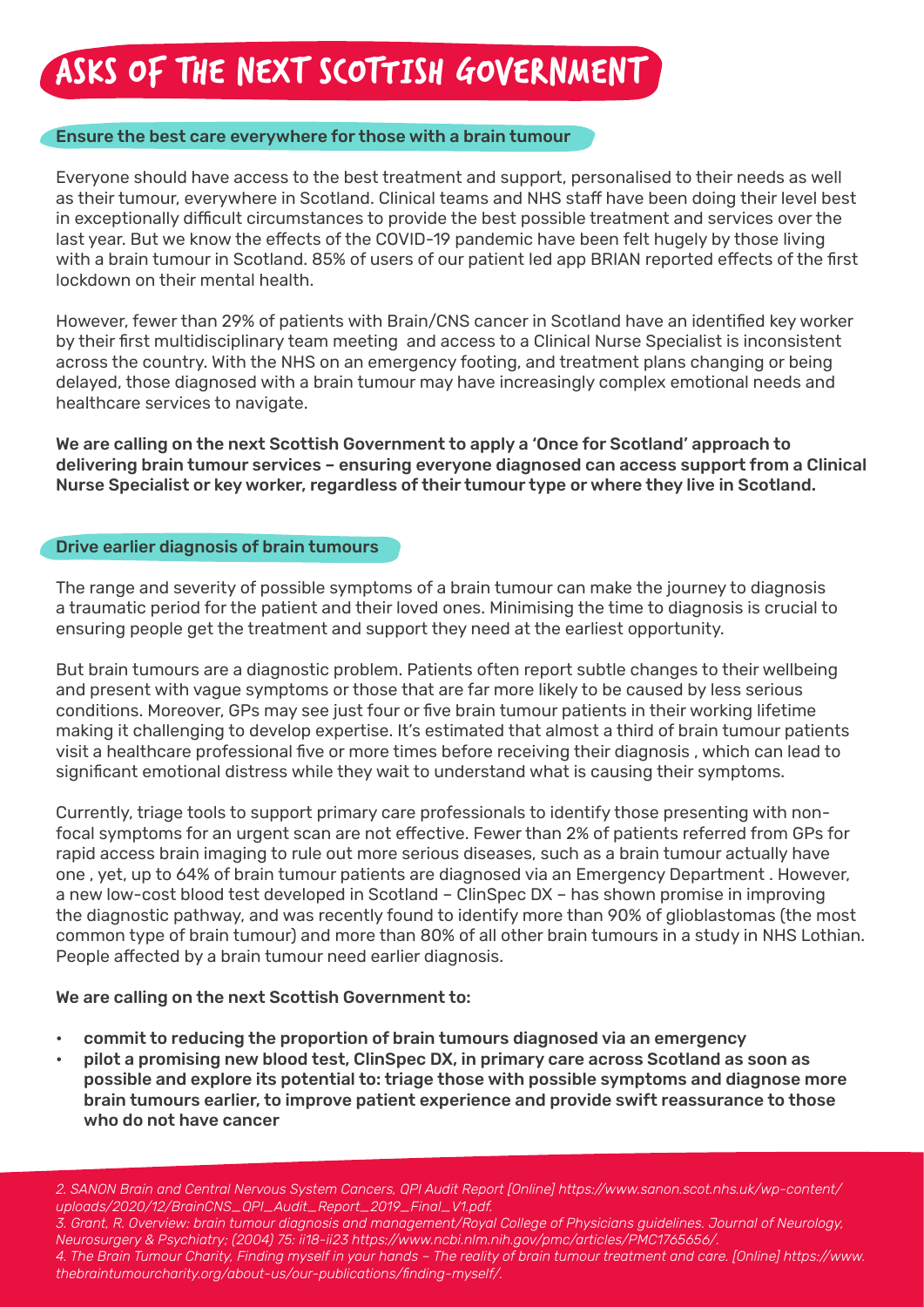#### Address the impact of the pandemic on brain tumour surgeries and scans

During the peaks of the pandemic, many patients faced disruption to their care, with clinics and appointments being cancelled or treatments such as surgery or chemotherapy being postponed. There has been great concern across the UK about a major drop in people presenting to GPs with potential cancer symptoms, and Public Health Scotland's rapid proxy indicators suggest there was a 24% drop in brain tumour diagnoses from January to November 2020, compared to the same period in the previous year.

While the NHS took extensive steps to keep cancer services running, we heard that in most areas, operations for those living with a low-grade brain tumour have been delayed. But the exact scale of these impacts is not yet known.

We are calling on the next Scottish Government to establish the extent of any emerging backlog of brain tumour surgeries and scans, and to set out a clear plan to ensure everyone affected by a brain tumour gets the diagnosis, treatment and support they need as soon as possible.

#### Accelerate access to data for patients and cancer researchers

Data can inform real change: it can accelerate research, tackle inequality and empower patient choices. Providing researchers with greater access to anonymised patient data could help answer the most difficult scientific questions and accelerate our ability to develop new treatments and improve outcomes. Equipping healthcare professionals with better data can help personalise treatment and care, and providing patients with data about others' experiences can empower them to ask questions about their own care and access the support they need at the time they need it.

Scotland's cancer charities have a key role to play at the interface of research, healthcare and patient support – and we must urgently harness the power of data to deliver progress and best serve our communities. That is why we believe BRIAN, our patient-led app, is central to progress. BRIAN has been designed for whether you are living with a brain tumour, caring for someone who is, or you work in healthcare or research. BRIAN generates insights intended to identify trends and help inform those affected by a brain tumour about their condition, the patient pathway and their treatment options.

Being able to pool data from across the whole of the UK is particularly important when looking at relatively rare diseases such as brain tumours, where there are over 130 different types, as it can be the only way to obtain statistically significant results. Thanks to collaborations with Public Health England, NHS Digital and the SAIL databank in Wales, anonymised data in England and Wales will soon be available to patients and researchers alike, maintaining the highest levels of privacy and confidentiality. But the current barriers to data access in Scotland – including high costs and significant length of time it can take for data to be released – could lead to preventable delays in research progress and in Scottish patients accessing relevant insights, limiting the information they have on treatment options and alternative patient pathways.

People affected by a brain tumour recognise the power of data and 97% of patients would choose to share their data – even if it only helps someone else . We know that when you or a loved one is diagnosed with a brain tumour, a cure can't wait. We must harness the power of data now.

We are calling on the next Scottish Government to commit to accelerating access to real-world data for Scottish brain tumour patients, researchers and charities, including through our app BRIAN – by addressing the current barriers to accessing the best data.

*5. Zienius, K., Chak-Lam, I., Park, J. et al. Direct access CT for suspicion of brain tumour: an analysis of referral pathways in a population-based patient group. BMC Family Practice; (2019) 20: 118. https://doi.org/10.1186/s12875-019-1003-y. 6. Swann, R., McPhail, S., Witt, J., et al. Diagnosing cancer in primary care: results from the National Cancer Diagnosis Audit. British Journal of General Practice; (2018) 68: e63-e72. https://doi.org/10.3399/bjgp17X694169. 7. SAIL is the Secure Anonymised Information Linkage databank established by the Swansea University Medical School. 8. The Brain Tumour Charity: Data Sharing Survey. For more detail or to request a copy of the survey results please contact Alice.*

*Russell@thebraintumourcharity.org.*